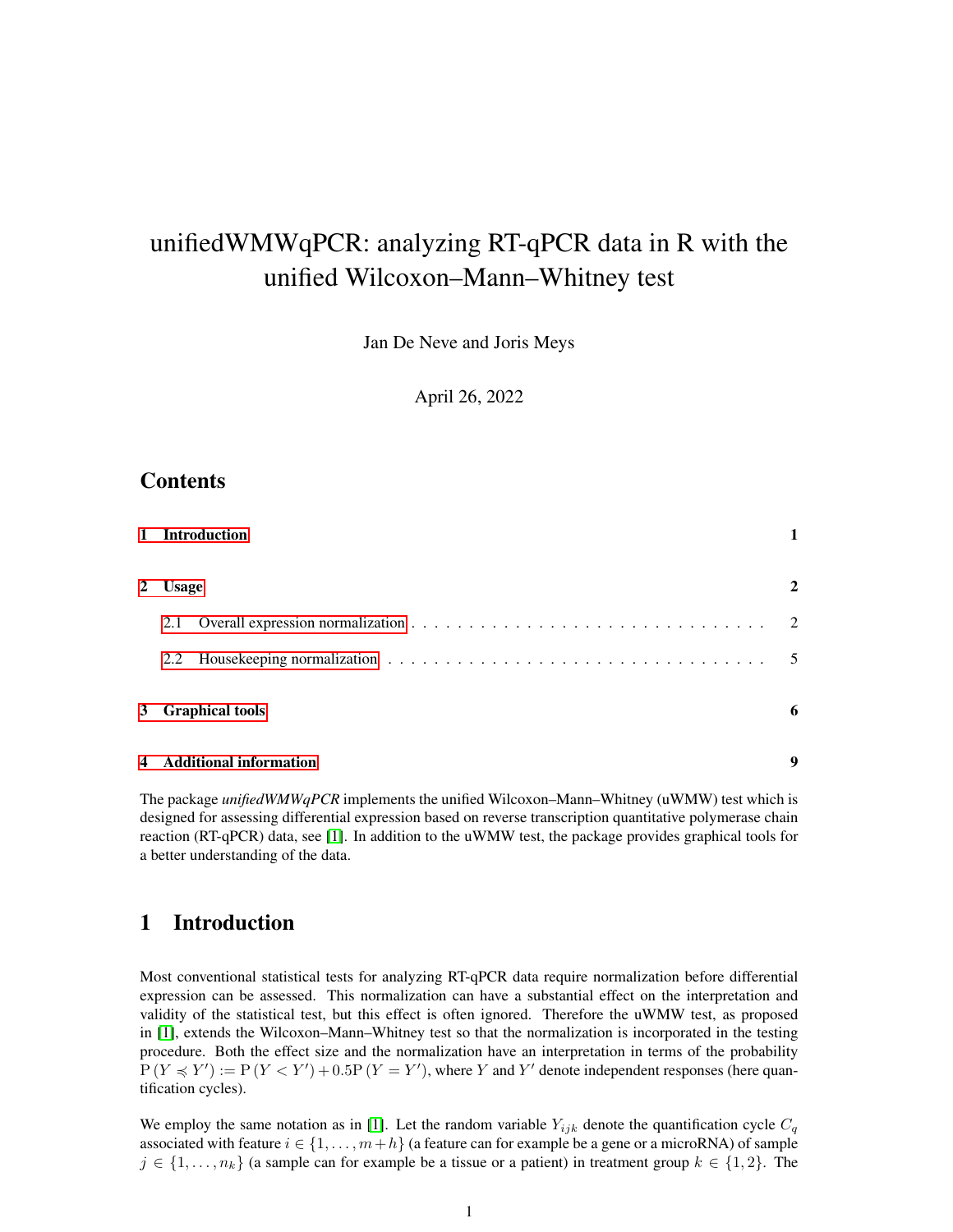first m features are of interest and, if available, the last h features are housekeeping features that can be used for normalization (i.e. features that are known a priori not to be associated with the treatment). In the absence of (stable) housekeeping features set  $h = 0$ . Let  $Y_{i,k}$  denote the  $C_q$ -value of feature i for a randomly selected sample in group k and let  $Y_{\cdot,k}$  denote the  $C_q$ -value of a randomly selected feature (different from a housekeeping feature) in a randomly selected sample of the treatment group  $k$ . Thus  $Y_{k,k}$  has a distribution function that is marginalized over all features  $(i = 1, \ldots, m)$  and over all samples  $(j = 1, \ldots, n_k)$ . We denote the  $C_q$ -value of a randomly selected housekeeping feature in a randomly selected sample of treatment group  $k$  as  $Y^*_{\ldots k}$ .

The uWMW test tests the null hypothesis

<span id="page-1-2"></span>
$$
H_0: \mathcal{P}(Y_{i.1} \preccurlyeq Y_{i.2}) = \Delta,\tag{1}
$$

against the two-sided alternative

 $H_1$ :  $P(Y_{i,1} \preccurlyeq Y_{i,2}) \neq \Delta$ .

Here ∆ denotes the normalization constant which captures variation not caused by the treatment, but due to other reasons e.g. errors in fluorescence quantification, differences in the amount of starting material and enzymatic efficiencies, among other reasons. Note that if there is no need for normalization, under the null hypothesis of no-treatment effect,  $\Delta \equiv 0.5$  (i.e. it is equally likely to have up regulation in treatment group 1 than in treatment group 2), and the uWMW test is asymptotically equivalent to the Wilcoxon–Mann– Whitney test. However, for RT-qPCR data, even in the absence of a treatment effect,  $\Delta \neq 0.5$  and  $\Delta$  needs to be estimated from the data; see [\[1\]](#page-8-1) for details.

In the presence of stable housekeeping features we choose

<span id="page-1-5"></span>
$$
\Delta = P(Y_{..1}^* \preccurlyeq Y_{..2}^*),\tag{2}
$$

and the absence of stable housekeeping features we choose

<span id="page-1-3"></span>
$$
\Delta = P(Y_{..1} \preccurlyeq Y_{..2}).\tag{3}
$$

Null hypothesis [\(1\)](#page-1-2) can be equivalently expressed in terms of the odds

$$
H_0: \text{odds}\left(Y_{i.1} \preccurlyeq Y_{i.2}\right) = \Delta'\tag{4}
$$

where odds  $(Y_{i,1} \preccurlyeq Y_{i,2}) = P(Y_{i,1} \preccurlyeq Y_{i,2}) / [1 - P(Y_{i,1} \preccurlyeq Y_{i,2})]$  and  $\Delta' = \Delta / [1 - \Delta]$  or in terms of the log odds ratio

<span id="page-1-4"></span>
$$
H_0: \log \frac{\text{odds}(Y_{i.1} \preccurlyeq Y_{i.2})}{\Delta'} = 0. \tag{5}
$$

### <span id="page-1-0"></span>2 Usage

#### <span id="page-1-1"></span>2.1 Overall expression normalization

We illustrate the uWMW test on the neuroblastoma microRNA (miRNA) study of [\[2\]](#page-8-2). The data are included in the package and can be loaded as follows

```
> library('unifiedWMWqPCR')
```

```
> data(NBmat)
```

```
> dim(NBmat)
```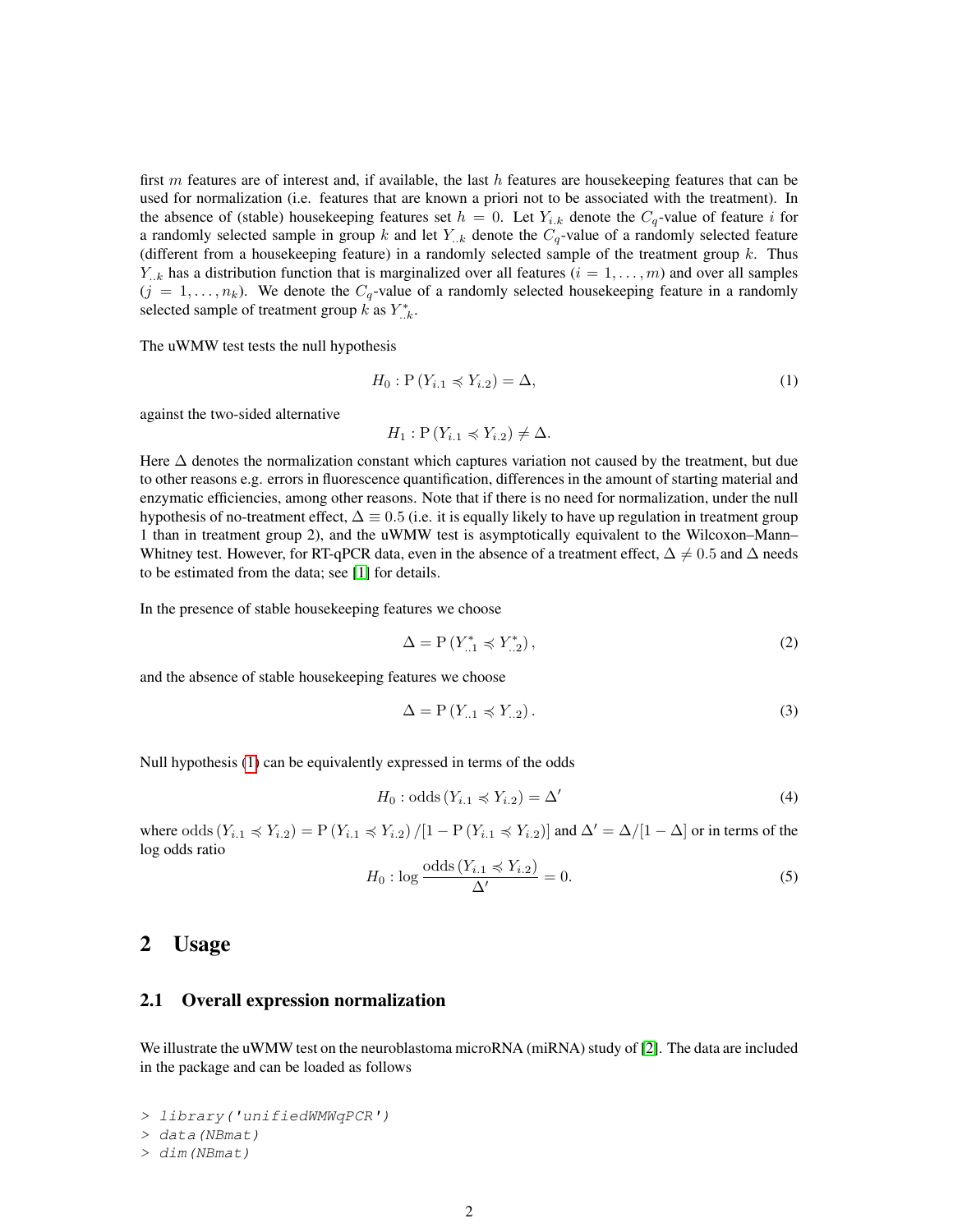```
[1] 323 61
> table(NBgroups)
NBgroups
MNA MNSC
 22 39
> max(NBmat)
[1] 35
```
The NBmat matrix contains  $C_q$  values for 323 miRNAs of 61 samples and are obtained from the data of [\[2\]](#page-8-2) be excluding all miRNAs with more than 85% of undetermined values in both groups (22 MYCN amplified (MNA) samples and 39 MYCN single copy (MNSC) samples) and the limit of detection is set to 35 (i.e. all  $C_q$  values exceeding 35 are set to 35), similar as in [\[1\]](#page-8-1).

We first consider the uWMW test with *overall normalization* (i.e. with normalization constant [\(3\)](#page-1-3)). The uWMW function is the main function and only requires the data matrix (where rows correspond to features and columns to samples) and a vector with the same length as the number of columns in the data matrix denoting the group of each sample. Note that uWMW can deal with several data formats, we refer to the help-file ?uWMW for more information.

> uWMW.out <- uWMW(NBmat, groups = NBgroups) > uWMW.out unified Wilcoxon-Mann-Whitney test with overall normalization number of features: 323 Fitted probabilities: P(MNA < MNSC) + 0.5 P(MNA = MNSC) There are several ways to extract information from uWMW.out:

```
> uWMW.out[1:3]
```
logor se or z.value p.value hsa-let-7a 0.7824254 0.3086131 2.186770 2.535296 0.0112352494 hsa-let-7b 0.9308019 0.3219984 2.536542 2.890703 0.0038438076 hsa-let-7c 1.1037734 0.3263130 3.015523 3.382560 0.0007181362

 $>$  uWMW.out  $[1:3,1]$ 

logor se or z.value p.value hsa-let-7a 0.7824254 0.3086131 2.186770 2.535296 0.0112352494 hsa-let-7b 0.9308019 0.3219984 2.536542 2.890703 0.0038438076 hsa-let-7c 1.1037734 0.3263130 3.015523 3.382560 0.0007181362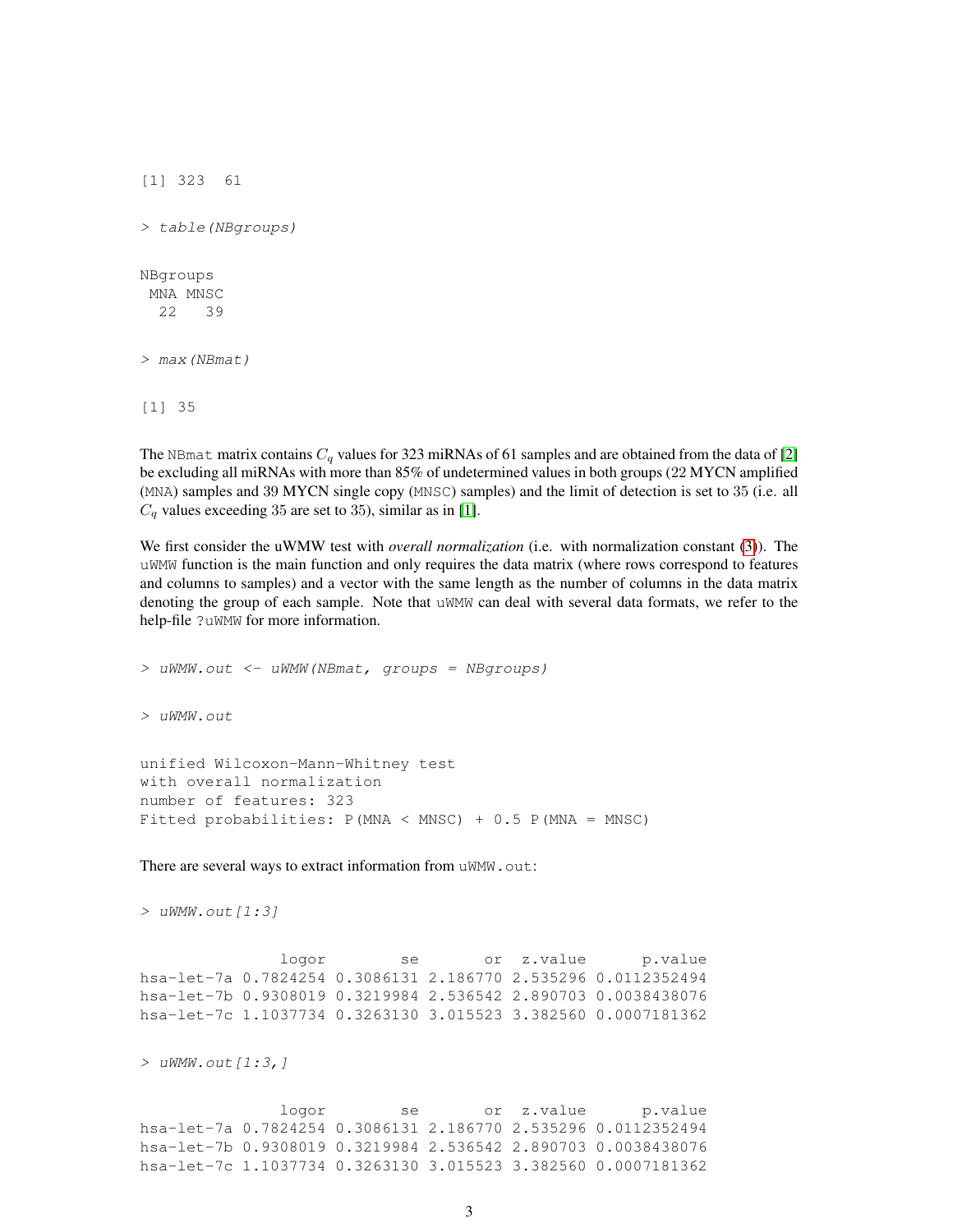```
> names.tmp <- rownames(NBmat)[1:3]
> names.tmp
[1] "hsa-let-7a" "hsa-let-7b" "hsa-let-7c"
> uWMW.out [names.tmp]
              logor se or z.value p.value
hsa-let-7a 0.7824254 0.3086131 2.186770 2.535296 0.0112352494
hsa-let-7b 0.9308019 0.3219984 2.536542 2.890703 0.0038438076
hsa-let-7c 1.1037734 0.3263130 3.015523 3.382560 0.0007181362
```
The column logor gives the estimate of the log odds ratio in [\(5\)](#page-1-4) with  $\Delta$  given by [\(3\)](#page-1-3) since no housekeeping features were used for normalization. To give an interpretation to these odds ratios, we need to know the group in the left hand side of the inequality in [\(1\)](#page-1-2) within the probability-operator. From Fitted probabilities in

> uWMW.out

```
unified Wilcoxon-Mann-Whitney test
with overall normalization
number of features: 323
Fitted probabilities: P(MNA < MNSC) + 0.5 P(MNA = MNSC)
```
it follows that MNA corresponds to the left hand side of the inequality and MNSC to the right hand side, i.e.  $P(Y_{i,\text{MNA}} \preccurlyeq Y_{i,\text{MNSC}})$ . Hence the log odds ratios correspond to  $\log(\text{odds}(Y_{i,\text{MNA}} \preccurlyeq Y_{i,\text{MNSC}})/\Delta')$ . The column se gives an estimate of the standard error of the estimated log odds ratio. The column  $\circ$  corresponds to the odd ratio (thus  $\exp[log\sigma r]$ ), while z.value gives the test statistic associated with the null hypothesis  $(5)$  and  $p$ . value is the corresponding p-value (of the two-sided alternative).

Similar as in [\[1\]](#page-8-1) we can consider the miRNAs of the *miR-17-92* and the *miR-181* cluster of which the miRNAs are believed to be up regulated when MYCN is amplified [\[2\]](#page-8-2).

```
> selection.miRNA <- c("hsa-mir-17-3p", "hsa-mir-17-5p", "hsa-mir-18a",
+ "hsa-mir-18a#","hsa-mir-19a", "hsa-mir-19b",
+ "hsa-mir-20a","hsa-mir-92", "hsa-mir-181a", "hsa-mir-181b")
> uWMW.out[selection.miRNA]
```
logor se or z.value p.value hsa-mir-17-3p 0.1904010 0.3077012 1.209735 0.6187855 5.360576e-01 hsa-mir-17-5p 0.8013852 0.3063528 2.228626 2.6158902 8.899518e-03 hsa-mir-18a 0.9697375 0.3139252 2.637252 3.0890722 2.007827e-03 hsa-mir-18a# 1.1189575 0.3118090 3.061661 3.5885993 3.324593e-04 hsa-mir-19a 1.2063109 0.3149472 3.341136 3.8302007 1.280388e-04 hsa-mir-19b 0.8921608 0.3059124 2.440397 2.9163934 3.541037e-03 hsa-mir-20a 1.1037734 0.3188472 3.015523 3.4617629 5.366498e-04 hsa-mir-92 1.7711673 0.3770726 5.877710 4.6971515 2.638148e-06 hsa-mir-181a 1.3669796 0.3313231 3.923482 4.1258205 3.694153e-05 hsa-mir-181b 0.9017952 0.3133897 2.464023 2.8775522 4.007736e-03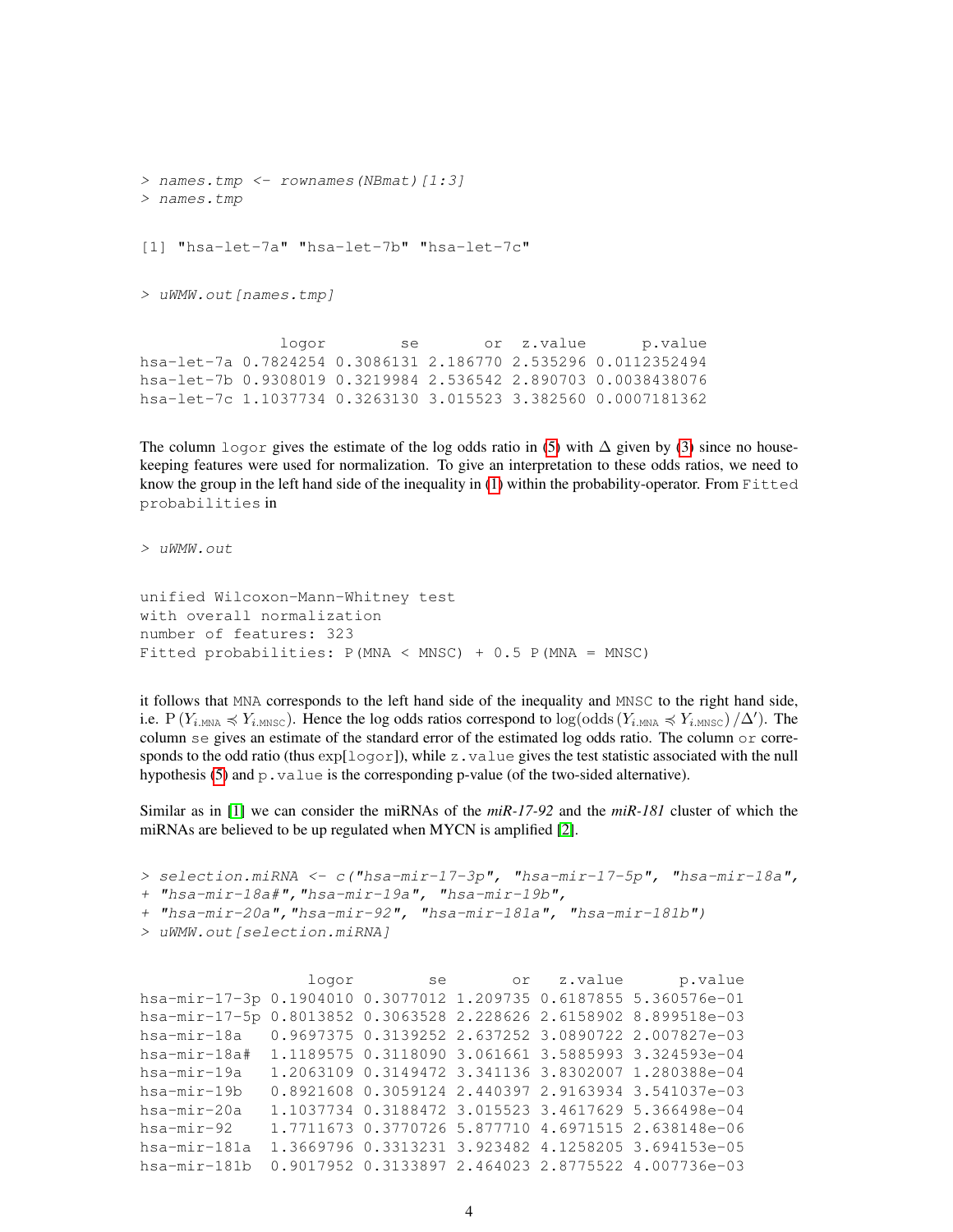Note that the p-values are unadjusted for multiple comparisons and, for example, the p. adjust function of the *stats* package can be used to adjust them.

```
> adj.pvalues <- p.adjust(uWMW.out@p.value, method = "BH")
> selection.id <- match(selection.miRNA, names(uWMW.out))
> adj.pvalues[selection.id]
hsa-mir-17-3p hsa-mir-17-5p hsa-mir-18a hsa-mir-18a# hsa-mir-19a
0.6809812448 0.0368531312 0.0150820470 0.0039771984 0.0021514693
 hsa-mir-19b hsa-mir-20a hsa-mir-92 hsa-mir-181a hsa-mir-181b
0.0207955464 0.0055915445 0.0002840406 0.0009943429 0.0219406546
```
Consider the miRNA  $hsa-mir-92$  to illustrate the interpretation. From

```
> uWMW.out["hsa-mir-92"]
      logor se or z.value p.value
1.771167e+00 3.770726e-01 5.877710e+00 4.697152e+00 2.638148e-06
> adj.pvalues[match("hsa-mir-92", names(uWMW.out))]
 hsa-mir-92
0.0002840406
```
it follows that the odds for upregulation when MYCN is amplified (i.e. lower  $C_q$  values in MNA) relative to the overall odds is estimated by 5.9 and this odds ratio is significantly different from one at the 5% level of significance adjusted for multiplicity ( $p = 0.00028$ ). Thus, when MYCN is amplified, it is more likely that hsa-mir-92 is upregulated.

#### <span id="page-4-0"></span>2.2 Housekeeping normalization

If stable housekeeping features are available, housekeeping normalization can be considered. Since the dataset NBdata does not contain such features, for the sake of illustration, we (incorrectly) assume that the first two features are housekeeping features.

```
> housekeeping.miRNA <- rownames(NBmat)[1:2]
> housekeeping.miRNA
[1] "hsa-let-7a" "hsa-let-7b"
> uWMW.out2 <- uWMW(NBmat, groups = NBgroups,
+ housekeeping.names = housekeeping.miRNA)
```

```
> uWMW.out2
```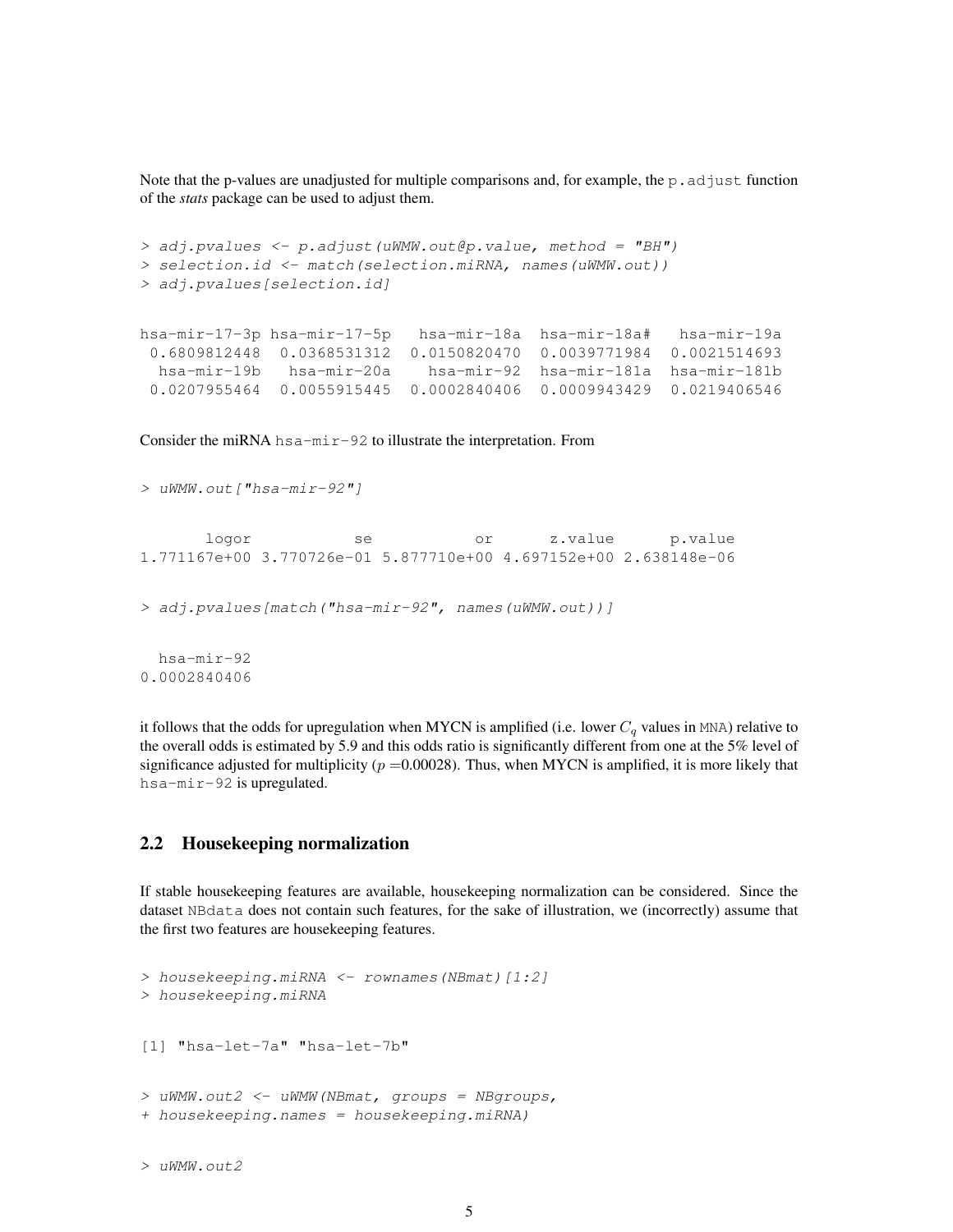```
unified Wilcoxon-Mann-Whitney test
with housekeeping normalization
number of features: 321
number of housekeeping features: 2
Fitted probabilities: P(MNA < MNSC) + 0.5 P(MNA = MNSC)
```
Now  $\Delta$  [\(2\)](#page-1-5) is estimated based on the features given in house keeping.names. All steps of Section [2.1](#page-1-1) can be repeated.

### <span id="page-5-0"></span>3 Graphical tools

In order to visualize the estimated effect sizes as well as the magnitude of the p-value, a Volcano plot can be constructed.

```
> volcanoplot(uWMW.out, add.ref = c("both"), ref.x = c(-log(2), log(2)),
+ ref.y = -log10(0.001))
```
The plot is shown in Figure [1.](#page-6-0) The x-axis gives the estimated log odds ratios and the y-axis  $-\log_{10}(p)$  with p the (unadjusted) p-value. The vertical lines are set  $-\log(2)$  and  $\log(2)$  which corresponds to an odds ratio of respectively 0.5 and 2. For example, miRNAs with an estimated odds ratio exceeding  $2<sup>1</sup>$  $2<sup>1</sup>$  $2<sup>1</sup>$  are on the right hand side of the right vertical line. miRNAs above the horizontal line have an unadjusted p-value less than 0.001. It is also possible to make the volcano plot based on adjusted p-values, we refer the help-files for more information.

Figure [2](#page-7-0) shows a forest plot for the miRNAs of the *miR-17-92* and the *miR-181* cluster. Instead of plotting the odds ratio's, the forest plot has the option to plot the estimated probabilities given in  $(1)$  with 95% confidence intervals (unadjusted for multiplicity). The red diamond on the bottom of the plot shows the estimated  $\Delta$  and corresponding confidence interval. For hsa-mir-181b, for example, the probability  $P(Y_{MNA} \leq Y_{MNSC})$  is estimated by 0.59 with a 95% confidence interval of [0.44, 0.73].

This probability is not significantly different from 0.5 at the 5% level of significance (ignoring the multiplicity for the moment). However, in a RT-qPCR setting, the estimated probability should not be compared to 0.5 but to  $\Delta$  which is estimated by 0.37 with a 95% confidence interval of [0.36, 0.38]. Since the estimated probability of  $hsa-mir-181b$  is substantially higher than 0.37, this indicates an upregulation in the MNA group (recall that lower  $C_q$  values are associated with higher expressions).

Furthermore, since the limits of the confidence interval of  $\Delta$  are substantially different from 0.5, this may indicate that normalization was necessary for this dataset.

```
> x.label <- expression("estimated "*P(Y[MNA] < Y[MNSC]))
> forestplot(uWMW.out, estimate = "p", order = selection.id, xlab = x.label)
```
<span id="page-5-1"></span><sup>&</sup>lt;sup>1</sup>i.e. the estimated odds that the miRNA is upregulated in the MNA group is a least twice the overall odds (which is assumed to exhibit non-differential expression)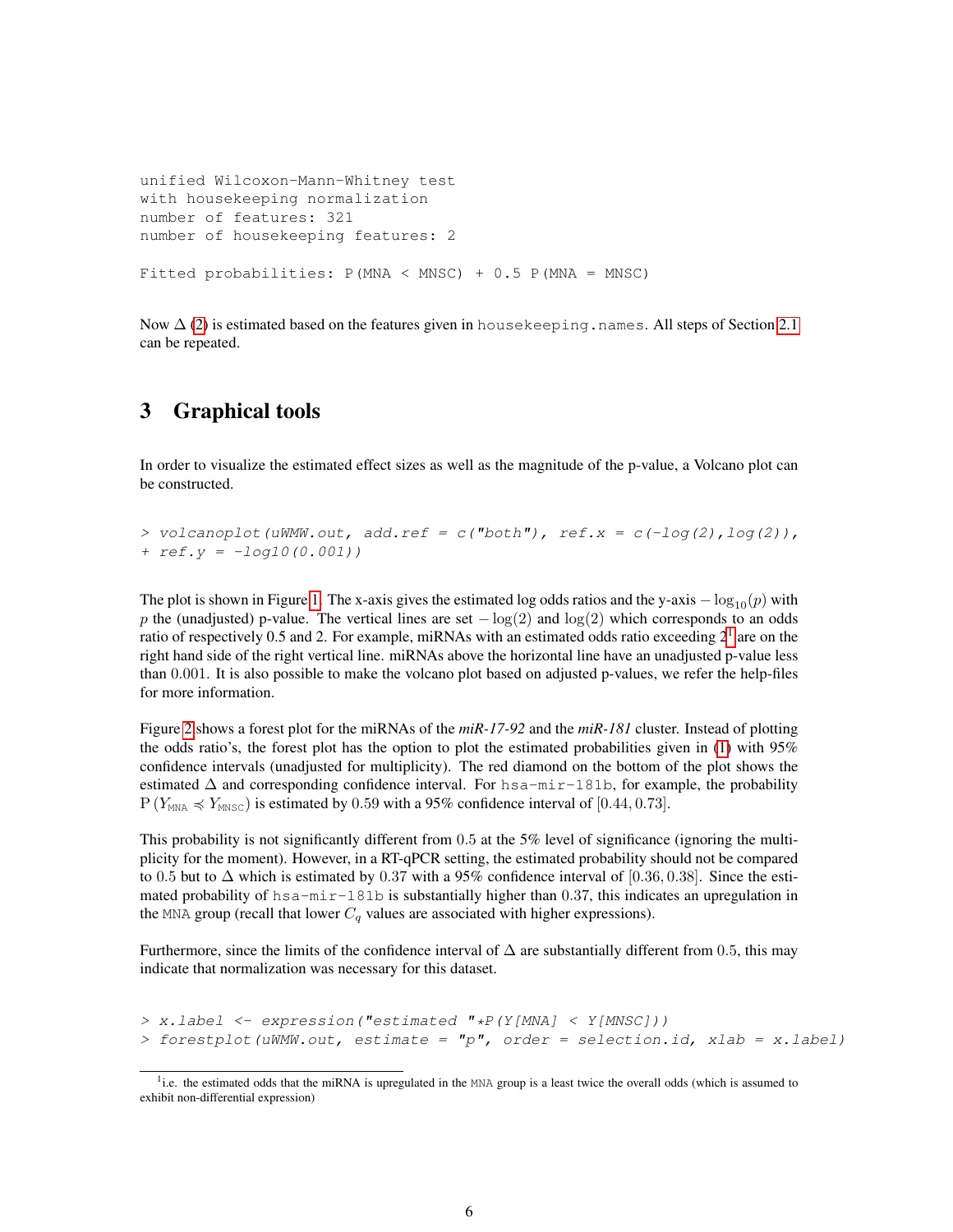<span id="page-6-0"></span>

Figure 1: Volcano plot of all miRNAs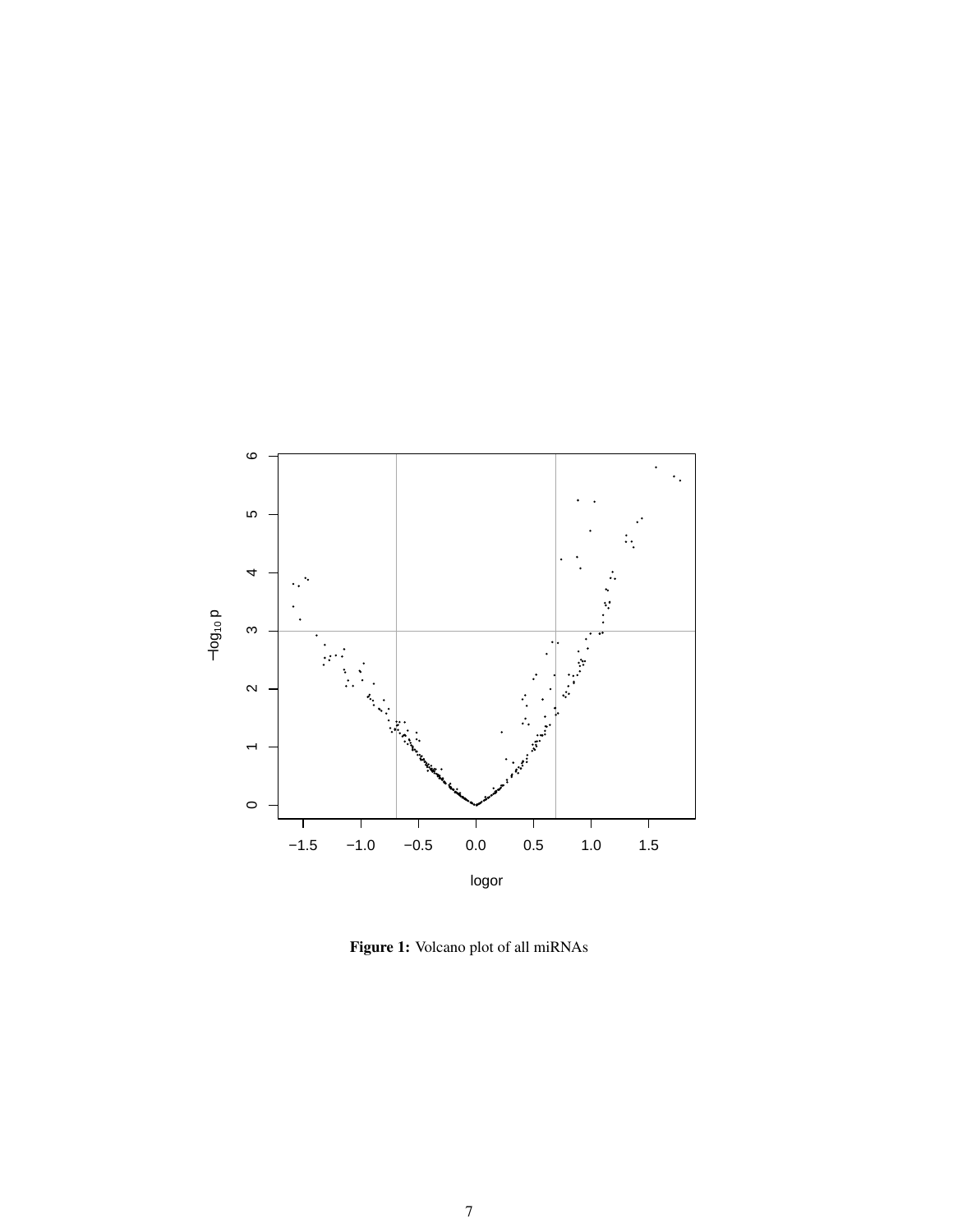<span id="page-7-0"></span>

Figure 2: Forest plot for the miRNAs of the *miR-17-92* and the *miR-181* cluster